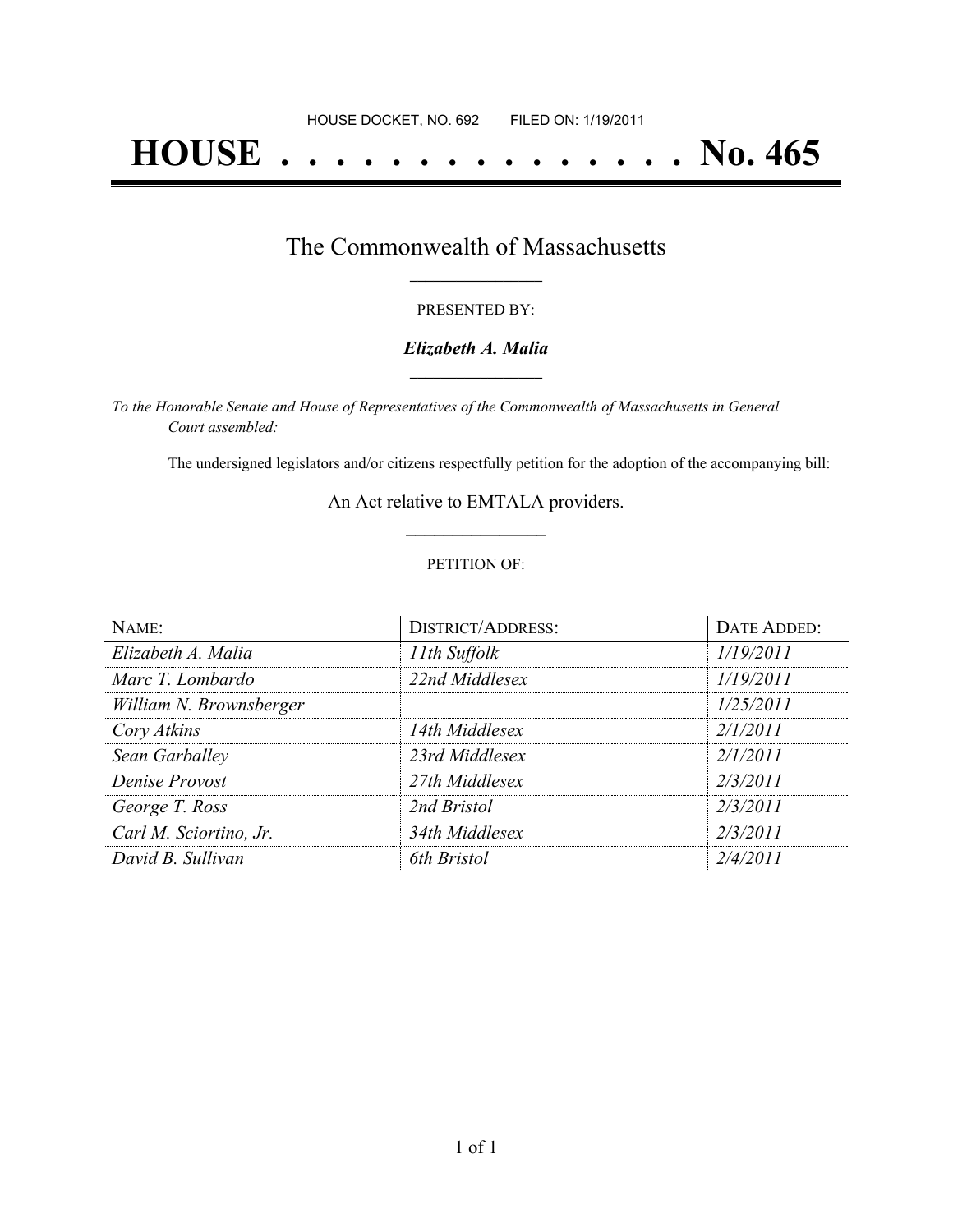#### HOUSE DOCKET, NO. 692 FILED ON: 1/19/2011

## **HOUSE . . . . . . . . . . . . . . . No. 465**

By Ms. Malia of Boston, a petition (accompanied by bill, House, No. 465) of Elizabeth A. Malia and others relative to liability in tort actions against emergency medical treatment administered in compliance with the federal Emergency Medical Treatment and Active Labor Act. The Judiciary.

## The Commonwealth of Massachusetts

**\_\_\_\_\_\_\_\_\_\_\_\_\_\_\_ In the Year Two Thousand Eleven \_\_\_\_\_\_\_\_\_\_\_\_\_\_\_**

An Act relative to EMTALA providers.

Be it enacted by the Senate and House of Representatives in General Court assembled, and by the authority *of the same, as follows:*

1 SECTION 1. Section 12B of Chapter 112, as appearing in the 2008 Official Edition, is

2 hereby amended by adding at the end thereof the following paragraph:-

 Any health care provider, as defined in section one of chapter one hundred and eleven, who provides emergency medical services, first-aid treatment, or other emergency professional care in compliance with the federal Emergency Medical Treatment and Active Labor Act or as a result of a declared disaster is not liable in damages to any person in a tort action for injury, death, or loss to person or property that allegedly arises from an act or omission of the health care provider's provision of those services or that treatment or care if that act or omission does not constitute willful or wanton misconduct or a reckless disregard for the consequences so as to affect the life or health of the patient. For the purposes of this section, reckless disregard, as it applies to a given health care provider, means conduct that the provider knew or should have known, at the time those services were rendered, created an unreasonable risk of injury, death, or